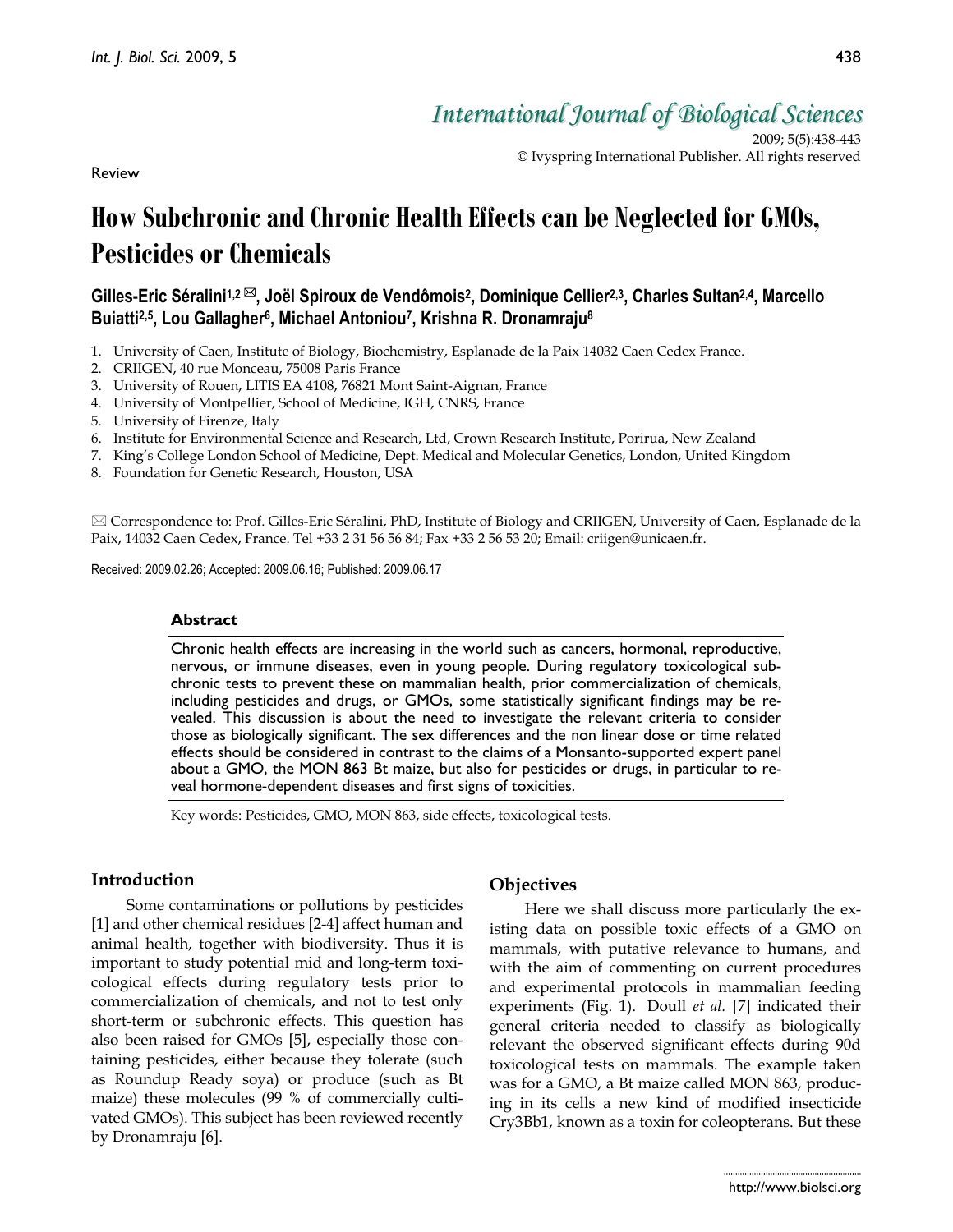authors claim to apply the same criteria to other products such as pesticides and drugs. The history of the debate on the biosafety of this GMO is paradigmatic, and it raises a series of general questions on risk assessment of commercial transgenic crops and of pesticides or chemicals. These considerations are crucial, since public health is concerned and their discussion may critically influence the decision to release in particular some agricultural GMOs or not, and also to another extent the economic feasibility of this kind of project.



**Figure 1**. Comparison of regulatory toxicity tests generally performed in vivo on mammals, for instance with rats, the most used model, before commercialization of various products. These are GMOs used for food or feed, pesticides, drugs, or the best tested chemicals. The choice of how to apply standards is made by scientific commissions of regulatory instances. This figure does not include reproductive, developmental or trans-generational tests that are not requested for commercialized GMOs for food or feed. Nutritional tests are not represented either because they do not require blood analyses, which are very informative on health secondary effects. Some mammalian nutritional tests are performed with pigs or cows, for instance for GMOs, and may last longer with fewer animals. Subchronic toxicity tests are in the last case performed, if any, only with rats for most GMOs. Then it is only with 10 animals fully assessed on 20 for each of two doses, and per sex. There are 3 mammalian species used for other products. This is to measure short-term effects. The so-called chronic tests (lasting more than 3 months) give more chances to reveal metabolic, nervous, immune, hormonal or cancer diseases. They are widely performed for pesticides and drugs and for some chemicals over a certain production, but not for actual commercialized GMOs released in the environment (1995-2009). This is a matter of debate, since 99.9% of those are genetically modified to contain new pesticide residues that they tolerate (ex. Roundup Ready soya) or that they produce (ex. insecticides Bt in maize, that are newly modified proteic toxins). (d: day; m: month; y: year).

## **The protocol used to test GMOs in regulatory in vivo tests with mammals**

Recently, Doull *et al.* [7] offered a new contradictory analysis of Séralini *et al*. [5]. It was about the interpretation of the only crude data available from the longest toxicity test (90 days) on a mammal that had been fed with MON 863. The original feeding experiment was performed by Covance and Monsanto [8], with a great experience of this kind of tests always designed in a similar manner. They measured the effect of feed containing only two doses (11 and 33% GM in the equilibrated diet) and for only two

periods of exposure (5 and 14 weeks). The goal is a debate on standards to be set to interpret admitted significant effects [7] between treated groups versus controls as biologically relevant or not in toxicological tests in general.

There are several preliminary unsolved questions at stake to be answered such as whether to prolong tests before commercial release, for instance up to two years for GMOs, as is done for some pesticides or drugs, in order to assess chronic effects not visible in short periods. There are also questions regarding the appropriate number of concentrations of the putative toxic agent to be tested etc., and critical ex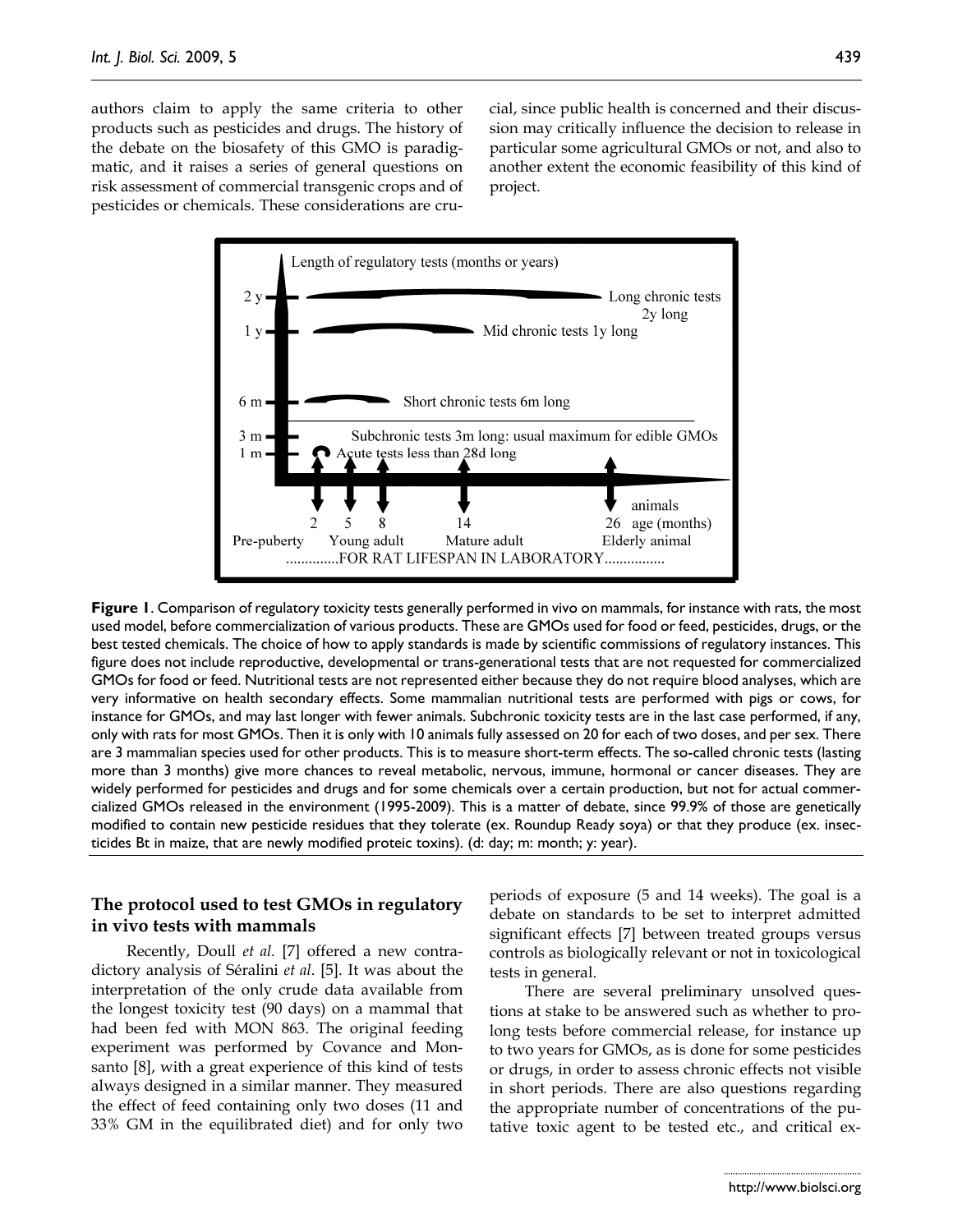perimental criteria such as number of animals to be used per dose or concentration to increase their resolution power to obtain homogeneous and reliable significance levels in outcome measurement data.

However, the crude data on MON 863 were obtained by Monsanto for only one mammalian species (instead of the three used for evaluations of pesticides or drugs) and first classified as confidential by the Company which obtained it (2002). The data was then used to obtain commercial release agreements all over the world. After heated discussions in Europe concerning the possible physiological effects provoked by this GMO, a decision in the German Appeal Court allowed public access to the crude data (2005). Monsanto then published its own interpretation of the data [8] in which it was concluded that the MON 863 was safe to eat.

After careful analysis of the crude data, Séralini *et al.* [5] applied appropriate statistical methodology to test the effects of the Bt maize on mammalian health. First, GM fed rats were compared to their closest isogenic controls, and then to the six reference groups who were fed various other maize-based diets that Monsanto added in the study. Data were compiled by organ, dose and timing of dietary exposure. In addition, the effects on the rat metabolism of the diet composition without GM maize was studied, comparing only control and reference groups between them to avoid systematically linking these effects to the GM diet. In the first instance Monsanto did not do such a statistical study ([8] and in commercial request file) but only took into account effects between the GM fed rats at the highest dose and all other groups. It is important to note that in order to isolate the effect of the GM transformation process from other variables it is only valid to compare the GMO (in this case MON 863) with its isogenic non-GM equivalent. Therefore, the inclusion in the analysis of unrelated feeding groups serves to confuse rather than clarify the effect of the MON 863 event.

The goal of the statistical analysis is to decide whether the consumption of GMOs can be considered to have no effect (null hypothesis  $H_0$  true) or to have an effect  $(H_0)$  false) on the health of the rats. This analysis cannot be reduced in the computation of a collection of p-values. Statistical rejection of the null hypothesis  $H_0$  does not imply that the effect is biologically significant. In the same way, failure to reject  $H_0$  does not mean that it is true. Therefore, the power of the hypothesis test must be assessed. The power of a statistical test depends on the sample size (and therefore the experimental design), the significance level of the test and the effect size (which can be considered as biologically significant). This most important issue is totally overlooked in the experimental design and the statistical report made by Monsanto on MON 863. Moreover, any hypothesis which is not statistically significant with their reductive method is always excluded. This disturbing oversight runs false negative results and a risk of health consequences for millions of people and animals.

#### **Sex-related and non-linear signs of toxicity**

In the MON 863 study, Séralini *et al.* [5] were also concerned by false positive results, but concluded that there were enough signs of toxicity to prolong the feeding experiments. This is mostly because significant effects were concentrated in livers and kidneys as main detoxification organs reacting in cases of food / chemical contamination; there were at these levels some worrying physiological profiles. Moreover, the effects of the MON 863 insecticide toxin itself are not experimentally documented on mammalian cells. Furthermore, it remains a possibility that there would be side effects due to insertional mutagenesis during the GM transformation. For instance, the Séralini *et al.* [5] analysis showed evidence of a significant increase in blood glucose of 10% in GM-fed females, in triglycerides of 24-40%, overweight livers and enhanced liver/brain ratios (7%), small but significant body weight gain (3.7%), and disturbed kidney parameters. When comparing females eating GMOs to their closest controls eating the isogenic line, there were signs of a possible pre-diabetic profile. In both sexes and periods the profiles were different but it concerned liver and kidney parameters.

From that, Doull *et al.* [6] concluded that any effects with no clear dose-response relationship (which should increase with dose) or with time are unrelated to the GM diet. We consider that first of all, to a scientific point of view, choosing *a priori* 2 doses and 2 periods does not allow the assessment of a linear dose- or period-related effect [9-11]. Our hypothesis was to question the possibility of subchronic or chronic health effects that were not or only partially revealed by short-term tests. Several hormonal disrupting effects do not linearly increase with time or dose, but present non-linear peaks in the shape of U or J curves [12-14] at some periods or some ranges of doses, depending on the age and exposure period of the test animals [15-17]. Secondly, a clear histopathological study should be published and studied in parallel to the biochemical effects found by Monsanto or the Monsanto-supported expert panel [7]. It is possible that metabolic changes precede, within 90 days, histopathological lesions that could appear afterwards. This is another reason to prolong the experiments and may also solve the problem of reproduci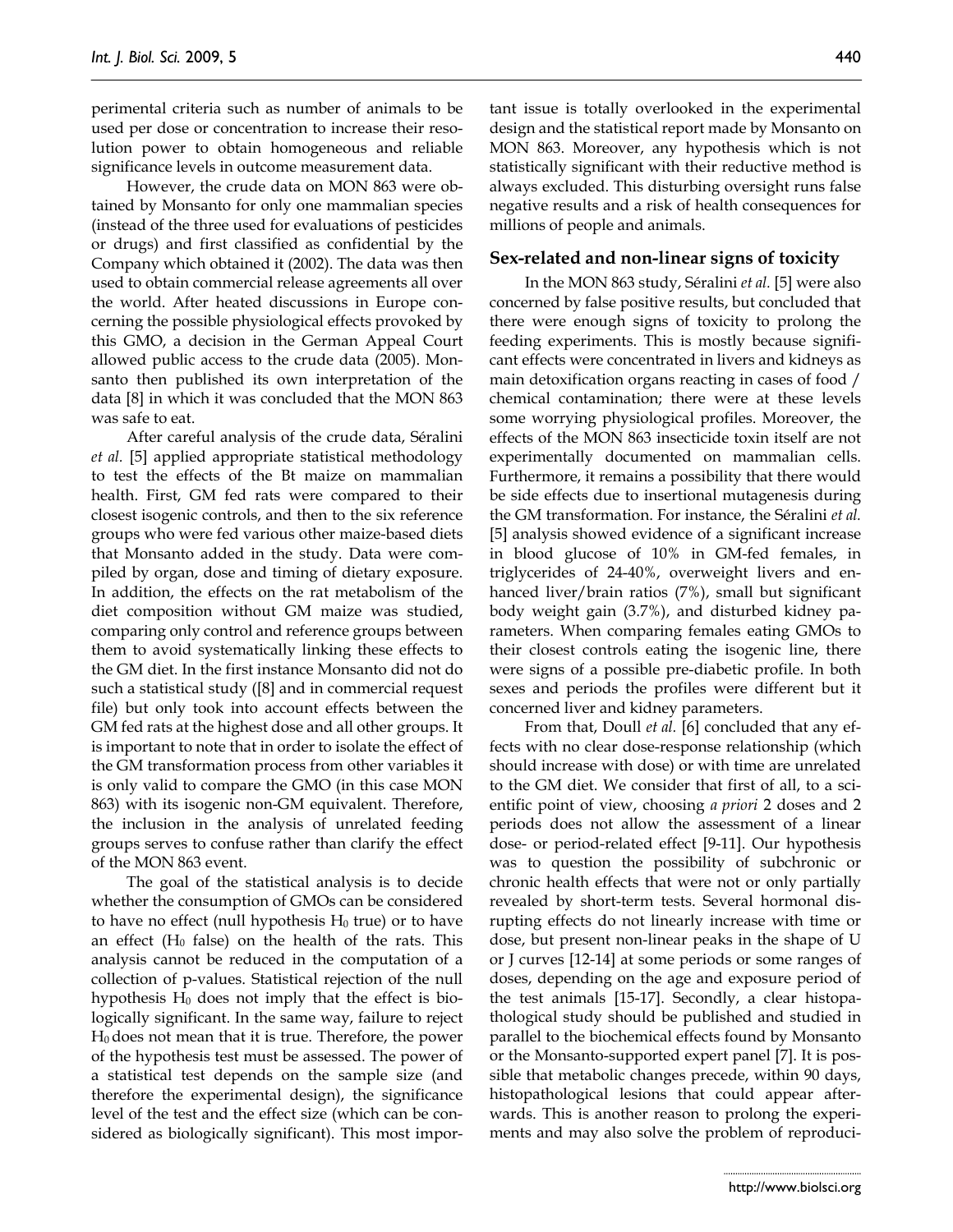bility. Simultaneously, the occurrence of similar effects in both sexes is an important criterion of toxicity for Doull *et al.* [7], which is not for us. Sex-dependent differences in chronic diseases resulting from chemical intoxication are well established [18, 19]. The liver is itself a sex-differentiated organ; for example chemical sensitivity is different in males and females [20]. In Monsanto's data for these 3 month rat tests with Bt maize MON 863, for all rats including the six

times bigger group of normal control and reference animals eating non GM diets, there were confirmed sex-differentiated effects in liver and kidneys parameters (Fig.2A and B). Doull *et al.* [7] also considered a normal range of variations in undefined historical data, or compiled the closest isogenic control with other reference groups that have diets different in salt or sugars. This is not scientifically precise.



Figure 2. A. Principal Component Analysis for liver parameters in all rats of the MON 863 experiment. It was performed according to Hotelling [29] in order to study the scattering of the different factors. The scheme obtained for parameters at week 14 explains 42.42% of the total data variability (inertia) expressed on 2 axes (32.01% for factor 1; 10.41% for factor 2), scale d=2. This demonstrates the clear separation of parameters values according to sex. **B.** Principal Component Analysis for kidney parameters in all rats of the MON 863 experiment. The scheme obtained for parameters at week 14 explains 47.73% of the total data variability (inertia) expressed on 2 axes (26.95% for factor 1; 20.78% for factor 2), scale d=5. This demonstrates the clear separation of parameters values according to sex.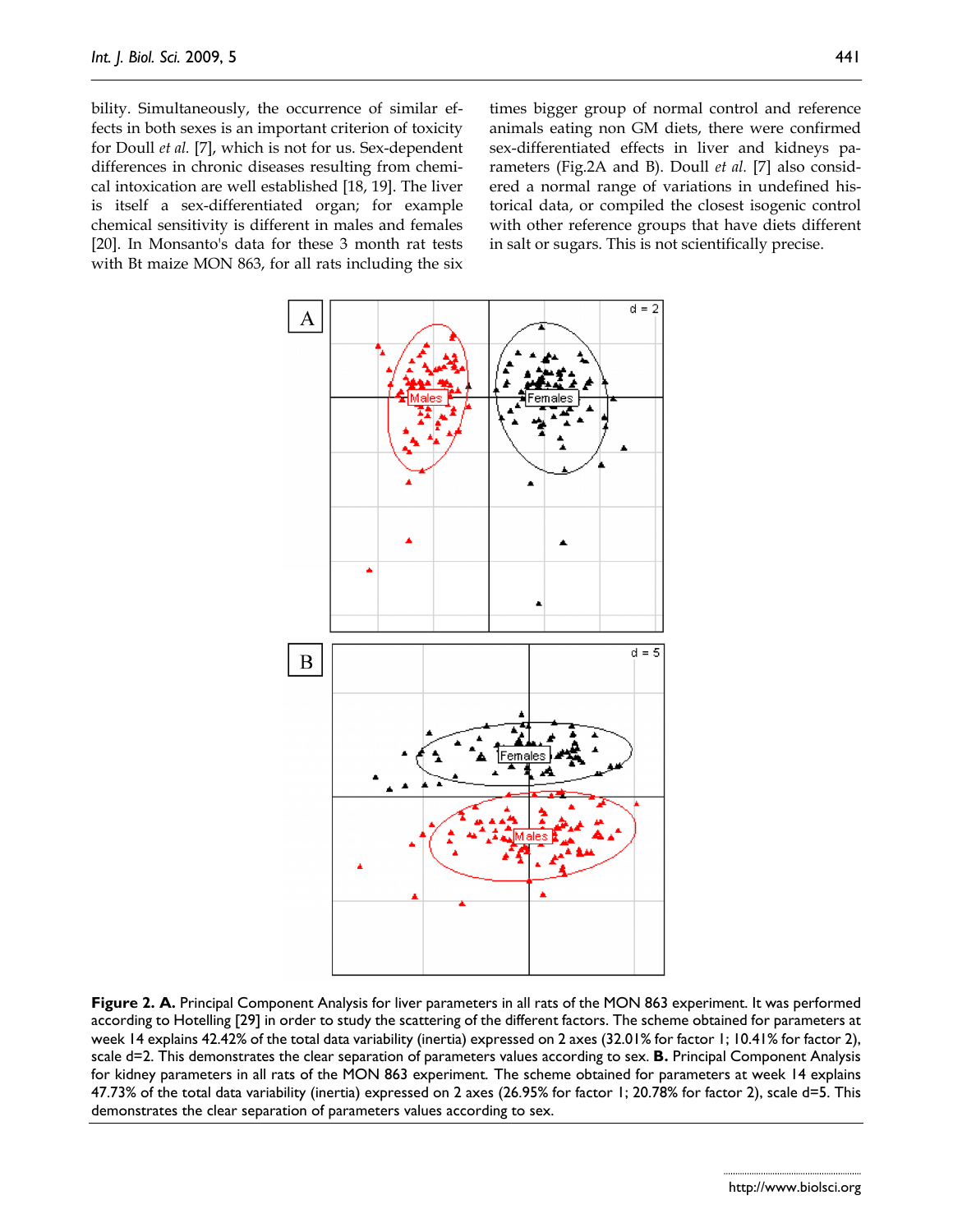## **Conclusion**

We assume that Séralini *et al.* [5] methodology can discriminate potential false positive and GM-linked effects, avoiding to some extent false negative ones, in the best way we can do for this discussed and too limited protocol already in use for commercialized GMOs. These GM-linked effects are then considered as signs of toxicity in the 90 days, not proofs of toxicity. The biological plausibility of a subchronic or chronic side effect of the GM diet, linked to the new toxin in the mammalian regimen, or due to the mutagenesis effect of the genetic modification itself, is thus non negligible. Finally it should be stressed that statistically significant effects of GM diets, or of residues of pesticides that are contained by GMOs, have also been observed in other instances [21-25], but not in all studies [26, 27] enlightening the necessity of a case-by-case approach, and that the real toxicological studies are quite limited up to date for that [28]. All these observations taken together in our opinions do not allow a clear statement of toxic effects, but to suggest them as such, because they are clearly undeniable. Now, to any good researcher similar results would mean that there is much to be improved in the planning of experimental design; and thus to increase their resolution power to obtain unequivocal statements, for instance increasing the duration and/or the number of rats tested. Generally speaking it seems to us unbelievable that a risk assessment carried out only on forty rats of each sex receiving GM rich diets for 90 days (yielding results often at the limits of significance) have not been repeated and prolonged independently. We should overall take into account the fact that the analysed GM product could be fed long-term to people and animals of various ages and sexes, and with various pathologies.

We call for more serious standardized tests such as those used for pesticides or drugs, on at least three mammalian species tested for at least three months employing larger sample sizes, and up to one and two years before commercialization, for GM food or feed specifically modified to contain pesticide residues. We also call for a serious scientific debate about the criteria for testing significant adverse health effects for pesticides or chemicals, but overall for GM food or feed products, such as MON 863.

#### **Acknowledgements**

We thank François Roullier for Fig. 2 and statistical studies.

## **Conflict of Interest**

The authors have declared that no conflict of interest exists.

#### **References**

- 1. Daston GP, Cook JC, Kavlock RJ. Uncertainties for endocrine disrupters: our view on progress. Toxicol Sci. 2003; 74: 245-52.
- 2. Toppari J, Larsen JC, Christiansen P, et al. Male reproductive health and environmental xenoestrogens. Environ Health Perspect. 1996; 104: 741-803.
- 3. Paris F, Jeandel C, Servant N, et al. Increased serum estrogenic bioactivity in three male newborns with ambiguous genitalia: a potential consequence of prenatal exposure to environmental endocrine disruptors. Environ Res. 2006; 100: 39-43.
- 4. Belpomme D, Irigaray P, Hardell L, et al. The multitude and diversity of environmental carcinogens. Environ Res. 2007; 105: 414-29.
- 5. Seralini GE, Cellier D, Spiroux de Vendomois J. New analysis of a rat feeding study with a genetically modified maize reveals signs of hepatorenal toxicity. Arch Environ Contam Toxicol. 2007; 52: 596-602.
- 6. Dronamraju K.R. Emerging Consequences of Biotechnology. New Jersey, USA: World Scientific Publishing Co. 2008.
- 7. Doull J, Gaylor D, Greim HA, et al. Report of an expert panel on the reanalysis by Séralini et al. (2007) of a 90-day study conducted by Monsanto in support of the safety of a genetically modified corn variety (MON 863). Food Chem Toxicol. 2007; 45: 2073-2085.
- 8. Hammond B, Lemen J, Dudek R, et al. Results of a 90-day safety assurance study with rats fed grain from corn rootworm-protected corn. Food Chem Toxicol. 2006; 44: 147-160.
- 9. Green S. Toxicology and regulatory process. New York, USA: Taylor and Francis Group; 2006.
- 10. Nielsen E, Østergaard G, Larsen JC. Toxicological Risk Assessment of Chemicals - A Practical Guide. New York, USA: Taylor and Francis Group; 2008.
- 11. Gaylor D, Chen J, Kodell R. Experimental Bioassays for Screening and Low Dose Extrapolation. Risk Analysis 1985; 5: 9-16.
- 12. Andersen ME, Barton HA. Biological regulation of receptor-hormone complex concentrations in relation dose-response assessments for endocrine-active compounds. Toxicol Sci.1999; 48: 38-50.
- 13. Bencko V. Human exposure to endocrine disrupters: carcinogenic risk assessment. Folia Histochem Cytobiol. 2001; 39 (Suppl 2): 24-5.
- 14. Melnick R, Lucier G, Wolfe M, et al. Summary of the National Toxicology Program's report of the endocrine disruptors low-dose peer review. Environ Health Perspect. 2002; 110: 427-31.
- 15. Karanth S, Pope C. Carboxylesterase and A-esterase activities during maturation and aging: relationship to the toxicity of chlorpyrifos and parathion in rats. Toxicol Sci. 2000; 58: 282-9.
- 16. Howard MD, Mirajkar N, Karanth S, et al. Comparative effects of oral chlorpyrifos exposure on cholinesterase activity and muscarinic receptor binding in neonatal and adult rat heart. Toxicology. 2007; 238: 157-65.
- 17. Benbrahim-Tallaa L, Siddeek B, Bozec A, et al. Alterations of Sertoli cell activity in the long-term testicular germ cell death process induced by fetal androgen disruption. J Endocrinol. 2008; 196: 21-31.